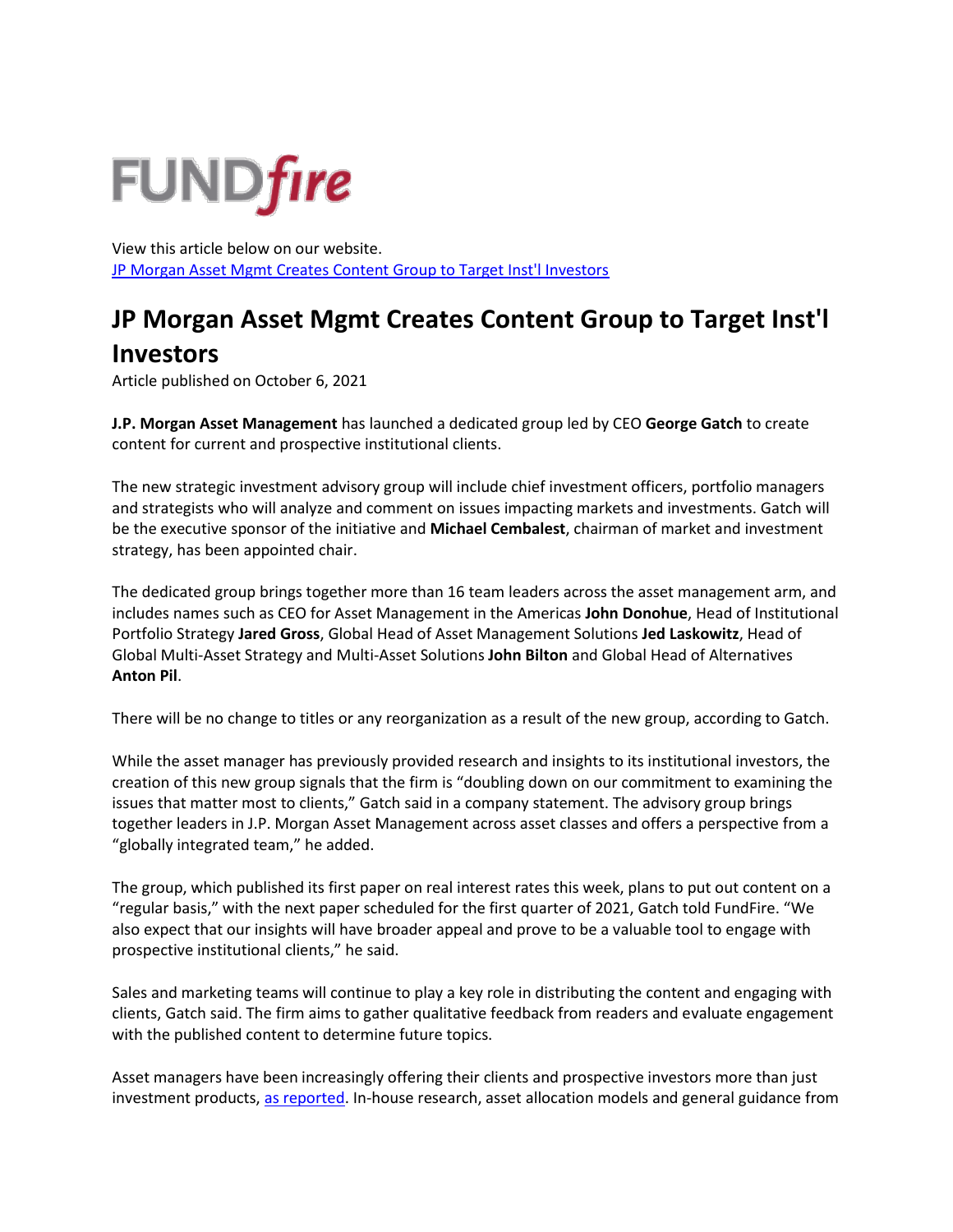the asset manager's own staff are all examples of complementary services. Offering something beyond just investment products can be seen as a way for firms to differentiate themselves and fend off competitors at a relatively low marginal cost.

**Capital Group** also recently launched a dedicated effort to create and share content with clients this year, [as reported](https://www.fundfire.com/c/3347124/424354/group_targets_wealth_channel_gatekeepers_with_tailored_content?referrer_module=article&module_order=3). Though Capital Group's content group will target wealth channel gatekeepers rather than institutional investors, they too said their aim was to create regular research analyzing the market and explaining how investments may be affected. Capital Group's content efforts are being led by Vice President of Marketing and Communications **Apu Sikri**, who has taken a "chief content editor"- like role.

Asset managers have long shared content — whether it be thought leadership or research — with investors, but these days, it's less commercially-driven and more educational, said **Dan Sondhelm**, CEO of **Sondhelm Partners**. The creation of dedicated groups may indicate that asset managers are reallocating resources and realizing the importance of content as a way of engaging existing and prospective clients, he said.

"I think asset managers are treating content and thinking about it more like a newsroom," Sondhelm said. "Many of the big shops are building kind of newsrooms internally to stay on top of what clients are thinking about. They don't want it to look like marketing."

Asset managers can also use content to gather information and data on investors. Platforms like **Seismic**  allow sales professionals to see whether a client opened an email, how many pages or slides of the content they viewed, how much time they spent on certain pages, which links were clicked on and more, according to **Bill Finnegan**, the firm's managing director of financial services marketing. Meanwhile, asset managers' marketing teams can see what type of content drew the most engagement and helped drive conversations and which did not have much impact.

Tracking metrics related to how existing and current clients are engaging with the firm's content can help inform a sales professional's strategy, Sondhelm said. An institutional investor that downloads a whitepaper from the asset manager and continues to engage with other types of content from the firm can be flagged as a new lead. A person on the sales team can then figure out who this person is and start a relationship, he said.

Meanwhile, if a person that has been actively engaged over the last few years suddenly stops opening emails from the firm and stops reading content on the firm website, it can indicate that the client is at risk of leaving, Sondhelm said. A sales professional can then give the client a call and intervene.

"Engagement data is a great predictor," Sondhelm said. "You know who your next clients are going to be and who's going to fire you next."

Publishing content and using reader engagement data takes some of the burden off of sales professionals, Sondhelm said. Without engagement data to inform sales strategy, a sales person would be responsible for engaging with every client four times a year and trying to determine what the client or prospective client is thinking about.